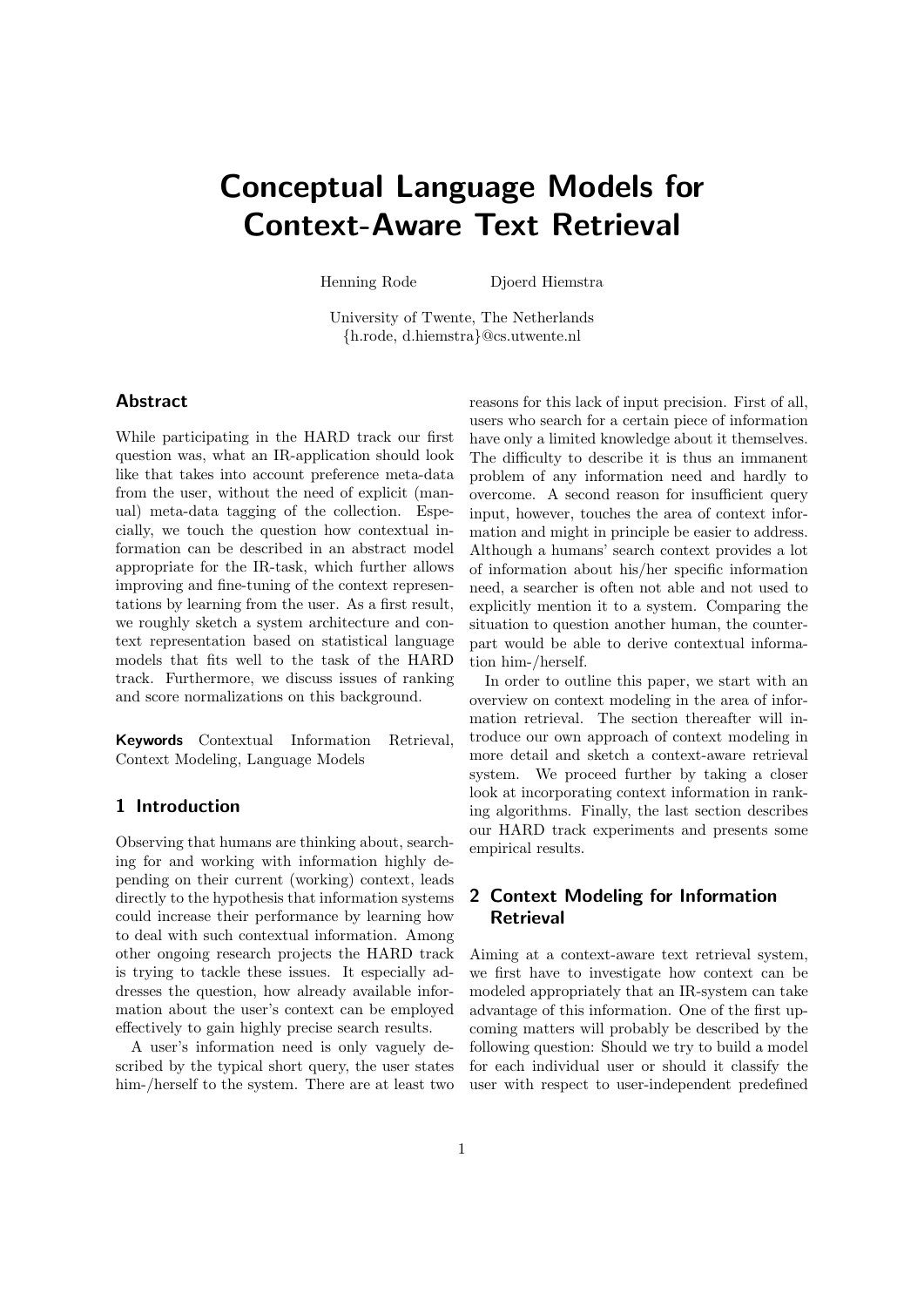

Figure 1: Context Modeling: User vs. Category Models

context-categories? Both kind of systems are outlined in Figure 1. We will choose here the second option, but first discuss the advantages and disadvantages of both by pointing to some related research in this area.

#### 2.1 User-Dependent Models

A first and typical example for this approach is shown by Diaz and Allan in [6]. The authors suggested to build a user preference language model from documents taken out of the browsing-history. Since the model reflects the browsing behavior of each individual user, it describes his/her preferences in a very specific way.

However, humans work and search for information often in multitasking environments (see [11]). Thus, their information need changes frequently, or even overlaps between different tasks. A static profile of each user is not appropriate to take into account rapid contextual changes. For this reason, Diaz and Allan [6] also tested the more dynamic version of session models derived from the most recent visited documents only. With the same intention but following a more "exotic" approach, Bauer and Leake [3] introduced a genetic sieve algorithm, that filters out temporally frequent words occurring in a stream of documents, whereas it stays unaffected by longterm front-runners like stop words. The system is thus aware of sudden contextual changes, but cannot come up directly with sound models describing the new situation.

Summarizing the observations, individual user models enable the most user specific systems, but either lack a balanced and complete description or remain unaware of alternating contexts.

#### 2.2 User-Independent Models

Although context itself is by definition userdependent, it is possible to approximately describe a specific situation by selecting best-matching predefined concepts, that are themselves independent of any specific user. A concept in this respect might range from a subject description (e.g. Music) to geographical and temporal information (e.g. Netherlands, 16th century).

Examples for this approach can be found among others in last years' HARD track. Along with the query, a set of meta-data items characterized the context of each specific information need. Since the meta-data was structured in categories restricted to certain set of pre-defined items, it was in theory possible to build stable and sound models to classify documents according to each of these concepts.

Following this approach of context modeling, it needs to be explained where the additional context meta-data comes from. Whereas Belkin et al. [4] preferred to think of it as derived by automatic context-detection from the users' behavior, He and Demner-Fushman [7] described the collecting of contextual information in a framework of explicit negotiation between the search-system and user. Further experiments in this area are presented in [10]. The authors tried to employ a conceptual hierarchy of subjects, as established by the "open directory project" [1] or "Yahoo" [2], as contextual models. In a first experiment, queries were compared to these concepts and the best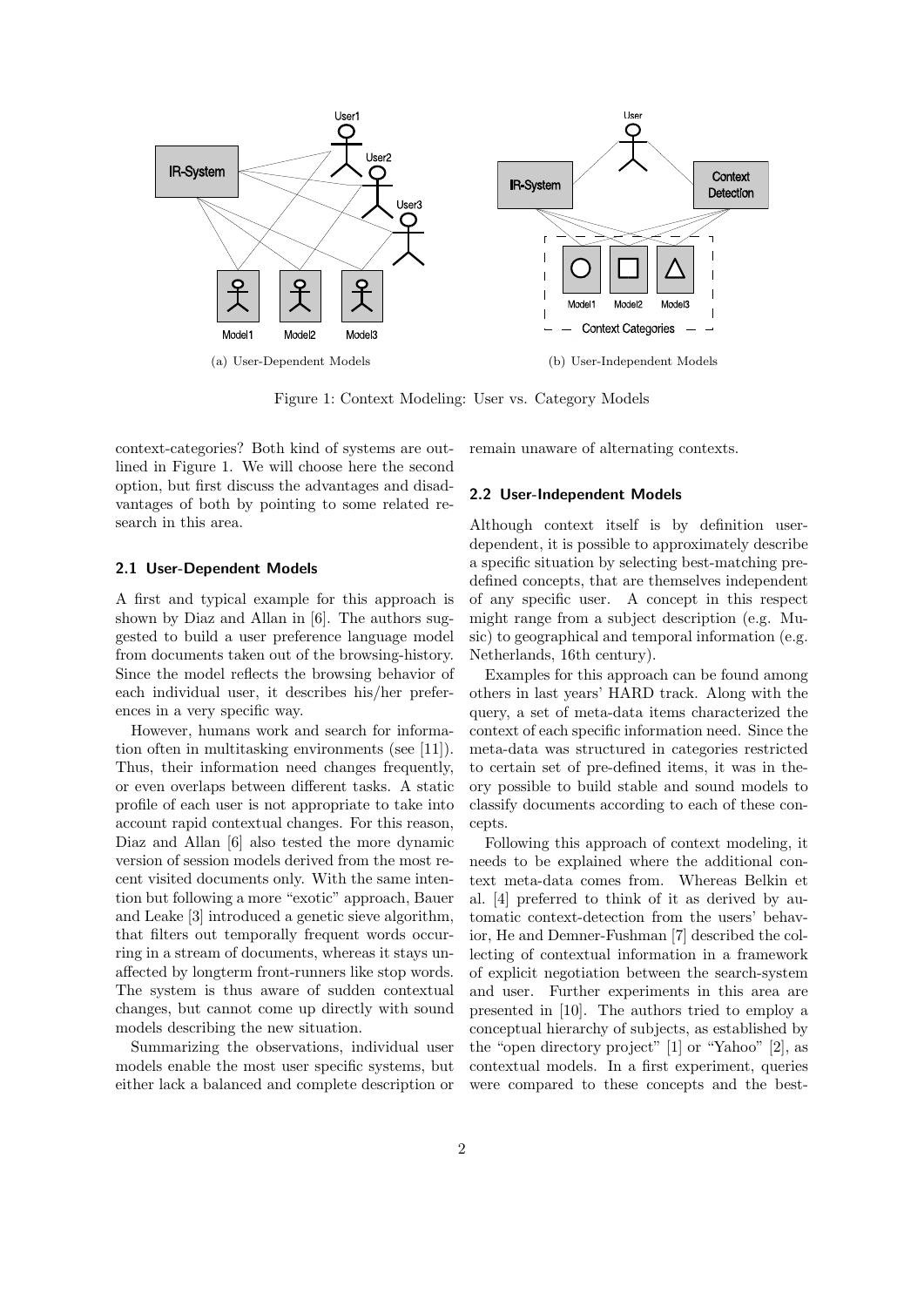matching subjects were displayed to the user for explicit selection. In order to avoid this negotiation process, long-term user profiles were introduced for automatic derivation of matching subjects, which cluster the former interests of the user in suitable groups. However, these user-dependent models suffer from the same limitations as mentioned above.

Although the question is not answered satisfyingly, how automatic context detection can be performed, user-independent context modeling comes up with a good deal of advantages:

- Whereas user modeling suffers often from sparse data, conceptual models are trained by all users of the systems and therefore will become more balanced and complete.
- Conceptual models do not counteract search on topics entirely new to the user.
- Assuming a perfect context detection unit, the search system can react more flexible with respect to a changing context of a user.
- New users can search efficiently without the need to train their user preference models in advance.
- It is theoretically possible to switch back anytime from automatic context detection to a negotiation mode, which enables the user to control the system effectively.

Taking a closer look on conceptual context modeling, the first task will be to identify appropriate categories of the users situation with respect to the information retrieval task. Whereas we can call almost everything surrounding the user as context, we only need those data that allows to further specify the information need of the user. For instance, the HARD track comes with the categories familiarity, genre, subject, geography and related documents. We can easily extend this set by further categories like language or time/date of the desired information.

One might notice, that the chosen categories originate more from a document than from a user centered view. Since we want to fine-tune the retrieval process, it is handy to have categories that directly support the document search, however, starting from the users context, this already requires a first translation. For instance the situation of a biology scientist sitting at his work, might be translated to the following context categorization: familiarity with search-topic: high, search genre: scientific articles, general subject: biology.

The translation of the users situation into the desired context categorization is, of course, itself an error-prone process. Thus, the before-mentioned possibility allowing the user to explicitly edit the automatically performed categorization of his/her context might be an important issue.

### 3 Conceptual Language Models

The retrieval process itself is enhanced by multiple text-categorizations based on the selected context models best-matching the users' situation. Thus, the maintained models for each context concept will be used by the system as classifiers, e.g. a model for scientific articles should be applicable to filter out scientific articles from an arbitrary set of documents.

Looking back at last years' HARD track experiments (e.g. at [4, 8]), every context category is handled with different techniques ranging from a set of simple heuristic rules as used for classifying the genre to applying external ill-founded though efficient algorithms like the "Fog-Index Measure" to rate the readability. The techniques might enable an IR-system to utilize the specific given metadata, but the approaches lack a uniform framework that enables extending the system to work with other meta-data categories as well.

Instead of introducing another set of new techniques, our basic hypothesis is that statistical language models are a sufficient mean to be applied as a universal representation for all context categories as long as they are used to support text retrieval. Obviously, language models can be utilized effectively as subject classifiers, but we think, it is also possible to use them to judge about the genre or readability of a document. In the latter case, we can for instance assume that easily readable articles will probably consist of common rather than of special terms. For geography models, on the other hand, we would expect a higher probability to see certain city names and persons, whereas genre models might contain often occurring specific verbs.

In order to make our text retrieval system context-aware, it is thus sufficient to enhance it by a set of language model classifiers for each context category. For the purpose of the HARD track, we assume a context detection unit is able to perform the translation process from a concrete user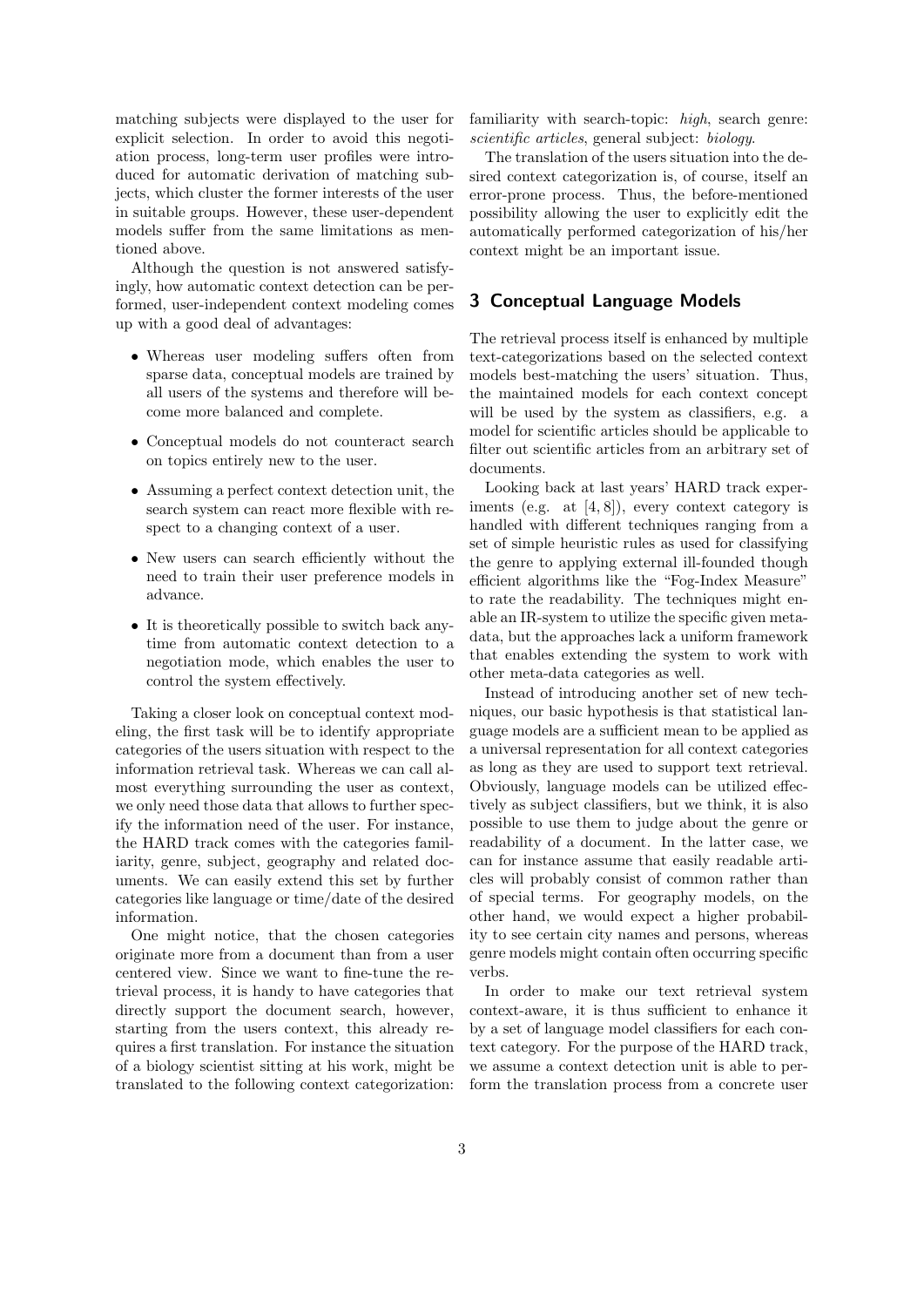

Figure 2: Context Modeling with Conceptual Language Models

situation to a characteristic selection of conceptual models. The remaining task to perform all document classifications and to combine them for a final ranking according to the entire search topic will be addressed in the next section. Figure 2 sketches roughly the described system.

## 3.1 Learning Application

Apparently, an IR-system working with conceptual models will profit from being a self-learning application. It might be possible to start the system with basic models for each category, but in order to have an easily extendable application, which enables to build new categories and models, it is beneficial to have a system that is able to train its models itself by the feedback of the user.

Anytime a user indicates (explictly or observed by his browsing behavior) that a certain document matches her/his information need, we can assume that it also matches the selected conceptual models. Therefore, the content of such a document can be used to train the context models. In the setting of the HARD track we will use the LDC annotation of the training topics to improve our models in the same way.

## 4 Ranking Algorithms

Having language models at hand that describe the users context, we are able to classify the documents according to each single context category, but we need to come up with one final ranking including every single source of relevance evidence. There are basically three options to perform this task:

• Query Expansion or any kind of uniting of

terms, taken from all context models, to build one large final query.

- Reranking or filtering of the results according to each classifier.
- Using *combined ranking* algorithms to aggregate the scores of single classifications.

Using query expansion techniques would lead to the difficult task to select a certain number of representative terms from each model. Since the query and "meta-query" models differ highly in length, we cannot simply unite all terms to one combined query. Filtering or reranking, if it is used in a more "aggressive" way, can be regarded as black-andwhite decisions for or against a document. However, thinking of several meta-query categories it is likely that a document is judged relevant by a user even if it does not match one of the associated classifiers. Therefore, we opt here for a combined ranking solution, which is comparable to "softer" reranking strategies and allows to consider each context-classification step adequately.

#### 4.1 Combined Ranking of Query and Meta-Query

For discussing the ranking of documents according to the query and meta-query we first introduce some common notation. Let the random variables Q, D denote the choice of a query, respectively document, and  $r/\bar{r}$  mark the event, that D is regarded as relevant/not relevant. Further, M represents in our case the meta-query, consisting of several single models for each involved category  $M_i$ :

$$
M = \{M_1, M_2, \ldots, M_n\}.
$$

Using the odds of relevance as a basis, we can deduce it to probabilities we are able to estimate. Q and M are assumed to be independent given D and r.

$$
\frac{P(r|Q, M, D)}{P(\bar{r}|Q, M, D)} = \frac{P(Q, M, D|r) * P(r)}{P(Q, M, D|\bar{r}) * P(\bar{r})}
$$
\n
$$
= \frac{P(Q|D, r) * P(M|D, r) * P(r|D)}{P(Q|D, \bar{r}) * P(M|D, \bar{r}) * P(\bar{r}|D)}
$$
\n
$$
\propto \frac{P(Q|D, r)}{P(Q|D, \bar{r})} * \frac{P(M|D, r)}{P(M|D, \bar{r})}
$$

The prior document relevance  $P(r|D)/P(\bar{r}|D)$  is dropped from the formula in the last step. We assume that there is not a-priori reason that a user would like one document over another, effectively making the prior document relevance constant in this case.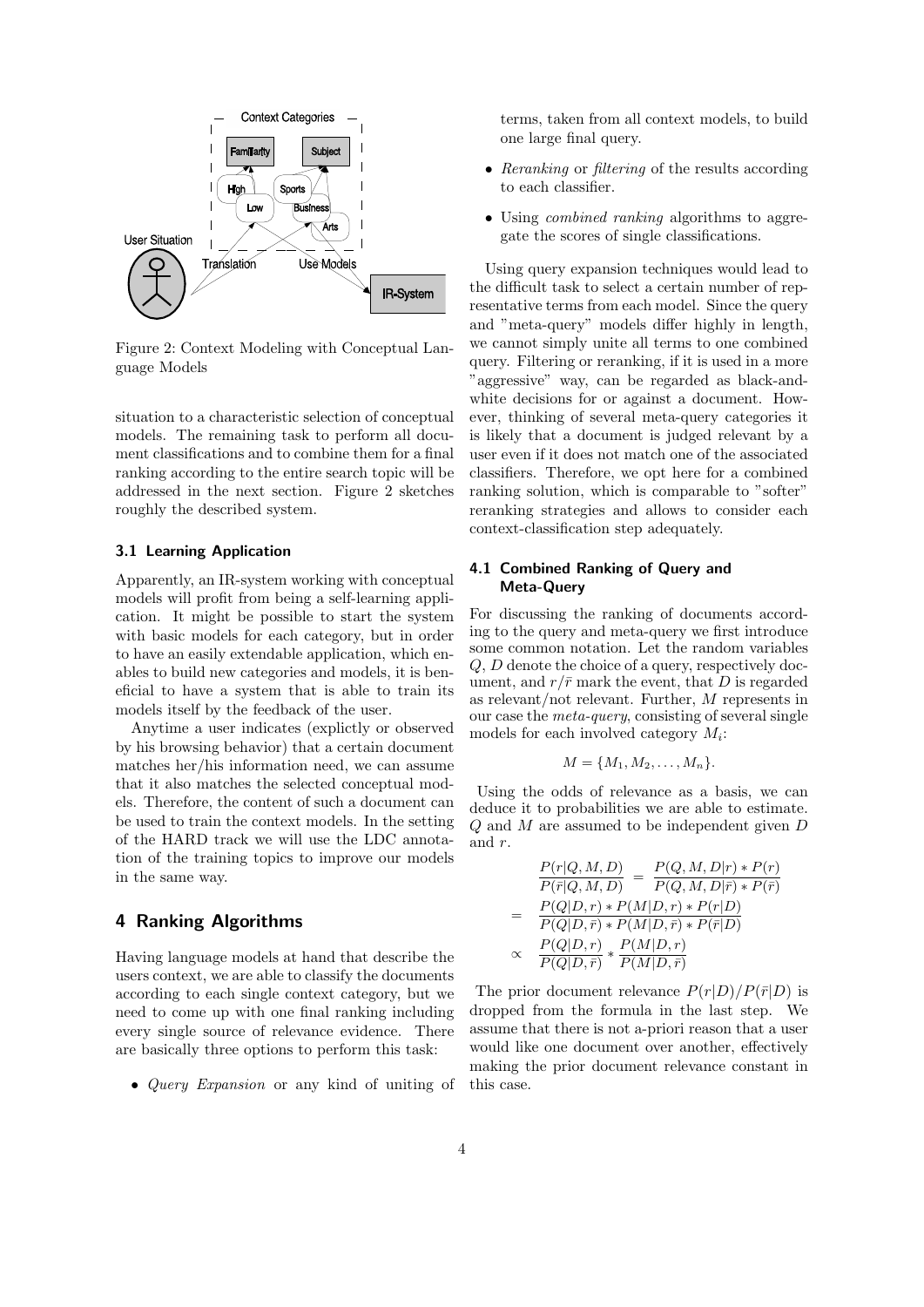The simple derivation now allows to handle query and meta-query separately but in a similar manner. In terms of the user's information need we can regard  $Q$  and  $M$  as alternative incomplete and noisy query representations. Combining the resulting document rankings from both queries gathers different pieces of evidence about relevance and thus helps to improve retrieval effectiveness [5].

The remaining probabilities can be estimated following the language modeling approach. D, Q and  $M$  are interpreted here as a sequence of terms, and the probability to "generate" a sequence  $X$ out of  $Y$  is estimated by the sum of the log likelihood probabilities of the terms occurring in  $X$ interpolated by a smoothing factor. We denote a maximum likelihood probability of a term  $t$  within a sequence of words X by  $P(t|X)$ . According to Kraaij [9] the probabilities of the form  $P(X|t, \bar{r})$ where a term  $t$  is non-relevant for the generation of X can be estimated by the collection likelihood of the term. Combing both enables to determine the required relevance odds, also called the logarithmic likelihood ratio of a query  $Q$  given a document  $D$ :

$$
\log\left(\frac{P(Q|D,r)}{P(Q|D,\bar{r})}\right)
$$
\n
$$
= \sum_{t \in Q} |t \ in \ Q| * \log\left(\frac{(1-\lambda)P(t|D) + \lambda P(t|C)}{P(t|C)}\right)
$$
\n
$$
= LLR(Q|D).
$$

Here, C represents the entire collection and  $\lambda$  the smoothing factor to interpolate document and collection likelihood.

Since we want to relate the scores of the query and meta-query to each other, we have to ensure that their probability estimates deliver "compatible" values (see [5]). Especially query length normalization plays a crucial role in this case. Notice, that Q and M differ widely with respect to their length. Thus, a simple LLR-ranking would produce by far higher values when it is applied to the meta-query. Using NLLR instead, the query length normalized variant of the above measurement, helps to avoid score incompatibilities.

#### 4.2 Ranking according to the Meta-Query

As mentioned above, we would like to rank documents according to query and meta-query in the same way. However, since  $M$  consists of several single language models  $M_1, \ldots, M_n$  we need to take a closer look to this matter as well.

If M is substituted by  $M_1, \ldots, M_n$ , the resulting formula can be factorized, given the independence of  $M_1, \ldots, M_n$ :

$$
\log\left(\frac{P(M_1,\ldots,M_n|D,r)}{P(M_1,\ldots,M_n|D,\bar{r})}\right)
$$
\n
$$
= \log\left(\frac{P(M_1|D,r)}{P(M_1|D,\bar{r})}\ast\ldots\ast\frac{P(M_n|D,r)}{P(M_n|D,\bar{r})}\right)
$$
\n
$$
\propto \frac{1}{n}\left(NLLR(M_1|D)+\ldots+NLLR(M_n|D)\right).
$$

We introduced the factor  $\frac{1}{n}$  in the last row as a second normalization step due to the number of involved meta-data models. Especially if the number n of models is growing, not only the overall score of the documents would increase, but also the entire meta-query would outweigh the original query in the final rank.

A last remark concerns the choice of the smoothing factor  $\lambda$ . In contrast to typical short queries, the role of smoothing is less important here, since we can assume that the model is a good representation of relevant documents and therefore contains most of their words itself. We thus argue to use a smaller value for  $\lambda$  here than in case of the query ranking to stress the selectivity of the models.

#### 5 Experiments

As apparent from the description of our system, our HARD track research focuses on the usage of the meta-data coming along with the search topics. We have neither tried to take advantage of clarification forms for relevance feedback nor have we applied our algorithms to perform retrieval on passage level. Furthermore, we abstained completely from techniques like stemming and stopword removal, since they might degrade the effectivity of classifiers, like genre language models.

Unfortunately, the submission deadline for the runs has met a quite early phase of our research. The submitted runs, though they performed quite well, do not reflect all considerations presented in this paper. In order to provide a consistent presentation, we decided to show only "post-track" runs in this section, which directly follow the given description.

#### 5.1 Collecting Data for the Models

For this years' experiments, we have used only a part of the meta-data that came along with the queries, namely the subject, geography and related text sections. Having appropriate models at hand is a crucial requirement for any kind of experiments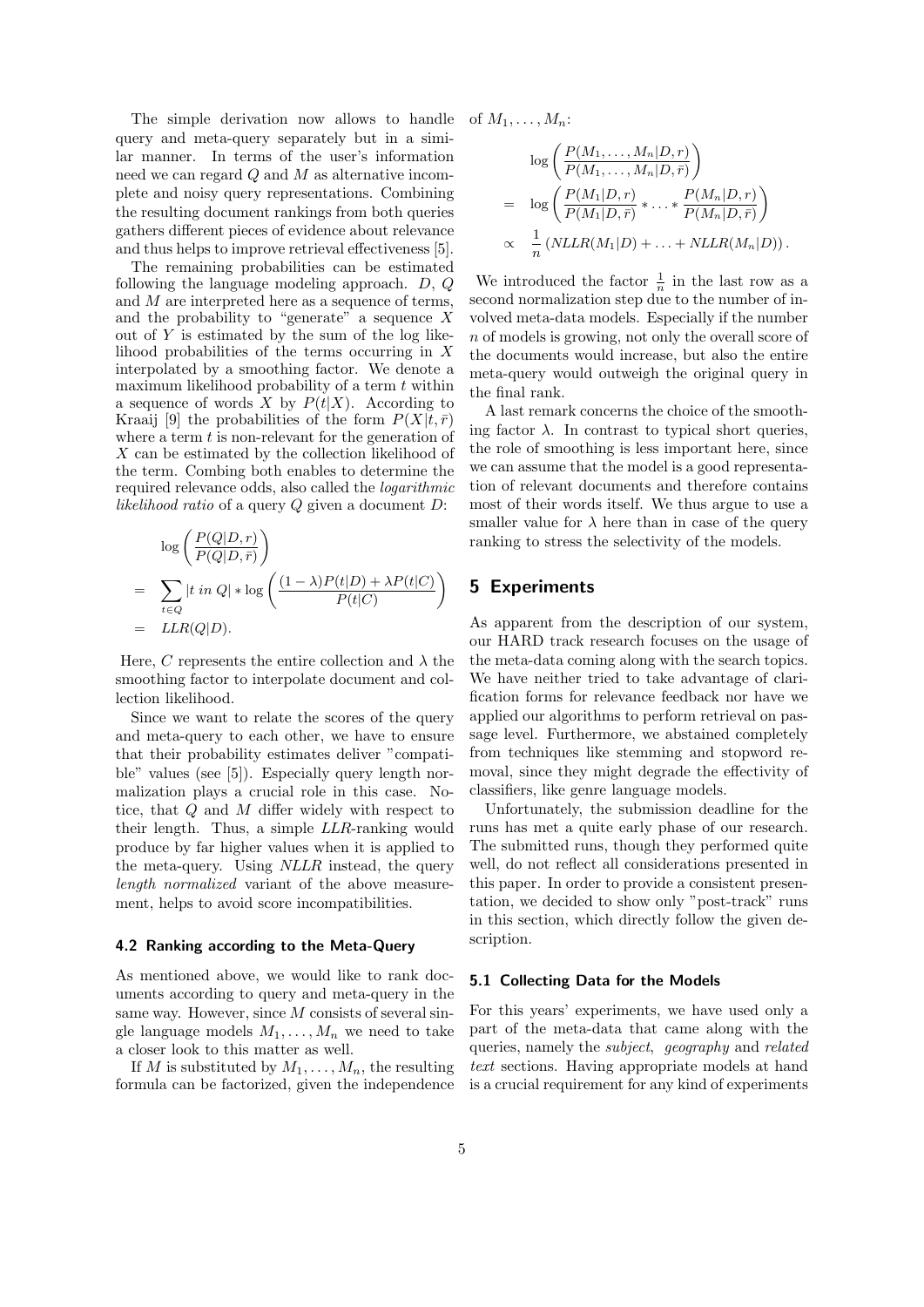|                                    | utwenteB21 | utwenteM21 | utwenteB111" | utwenteM111 |
|------------------------------------|------------|------------|--------------|-------------|
| R-Precision (Hard)                 | 0.267      | 0.289      | 0.294        | 0.349       |
| $R$ -Precision (Hard+Soft)   0.268 |            | 0.308      | 0.308        | 0.366       |

Table 1: R-Precision for Baseline and Meta-data Runs

and the need to construct them ourselves has led to this limitation.

The subject data was chosen, because it was considered to work best with respect to the purpose to classify texts. It is probably easier to identify sport articles by their typical vocabulary then to distinguish between genres. Geography data, on the contrary, can be regarded as a less typical domain for applying language model classifiers. And finally related text documents were used to demonstrate their straightforward integration in the proposed context modeling framework.

In order to construct language models for subject classification, we used three different sources of data: manual annotation, APE keywords, and the training data.

Firstly, we manually annotated 500 documents for each chosen subject among the queries, e.g. sports, health and technology. The 500 documents have been preselected by a simple query containing the subject term and additional terms found in a thesaurus. The aim of this step was to detect 150-200 relevant documents as a basic model representing its subject. For construction of a language model all terms occurring in those documents were simply united to build one large "vocabulary" and probability distribution.

Although the number of documents might look appropriate for building a basic text classifier, the way we gathered the documents cannot ensure the models to be unbiased. In order to further improve the models, we used the keyword annotation coming along with the documents. During the manual classification process we observed that the keyword section of documents from the Associated Press Newswire (APE) provide very useful hints and in many cases HARD subjects can easily be assigned to APE keywords. It seemed admissible from research perspective to employ this information as long as we restrict it to a small part of the corpus, in this case APE news only. However, since HARD subjects cannot be mapped one-to-one to APE keywords, our subject models differed considerably afterwards in length and quality. For the geography models, the link between query metadata and document keywords was easier to establish. Therefore, the geography models highly profit by this technique.

In a last step, we automatically enhanced the models by data obtained from the annotated training topics as mentioned above. If any document was judged as relevant to a specific training query, this also means that the document matches all the meta-data constraints of that query. Thus, all relevant documents belonging to a query asking e.g. for sport articles, apparently are sport articles themselves, and can therefore be used to enrich the sport articles model.

Baseline Runs Every HARD track topic was specified by a title, description and topic-narrative section, which could be used for the baseline runs. The easiest solution to compose a query of this data was thus to unite all occurring terms in the three sections to one query model. The queries of our first baseline run utwenteB111 were composed in this way. The second baseline run utwenteB21 reflected the more realistic situation of shorter user queries, combing only the title and description section. Since the number and expressiveness of terms in the title section differs from the topicdescription, we weighted title terms higher here by adding them two times to the query.

For both runs we computed a ranking according to  $NLLR(Q|D)$  as a basis for later comparisons with the meta-data runs. The two baseline runs gives us the possibility to examine the influence of the initial query length to improvements by context meta-data.

Meta-data Runs Corresponding to the equally named baseline runs, utwenteM111 and utwenteM21 were calculated as shown in the last section and take into account subject, geography, and related texts as  $M_1 \ldots M_3$ . Table 1 gives an overview on the achieved average R-Precision of all runs. It shows first of all that our approach for handling contextual data is able to improve retrieval results, for soft as well as for hard relevance. We expected higher relative improvements when using context information together with short user queries, however, our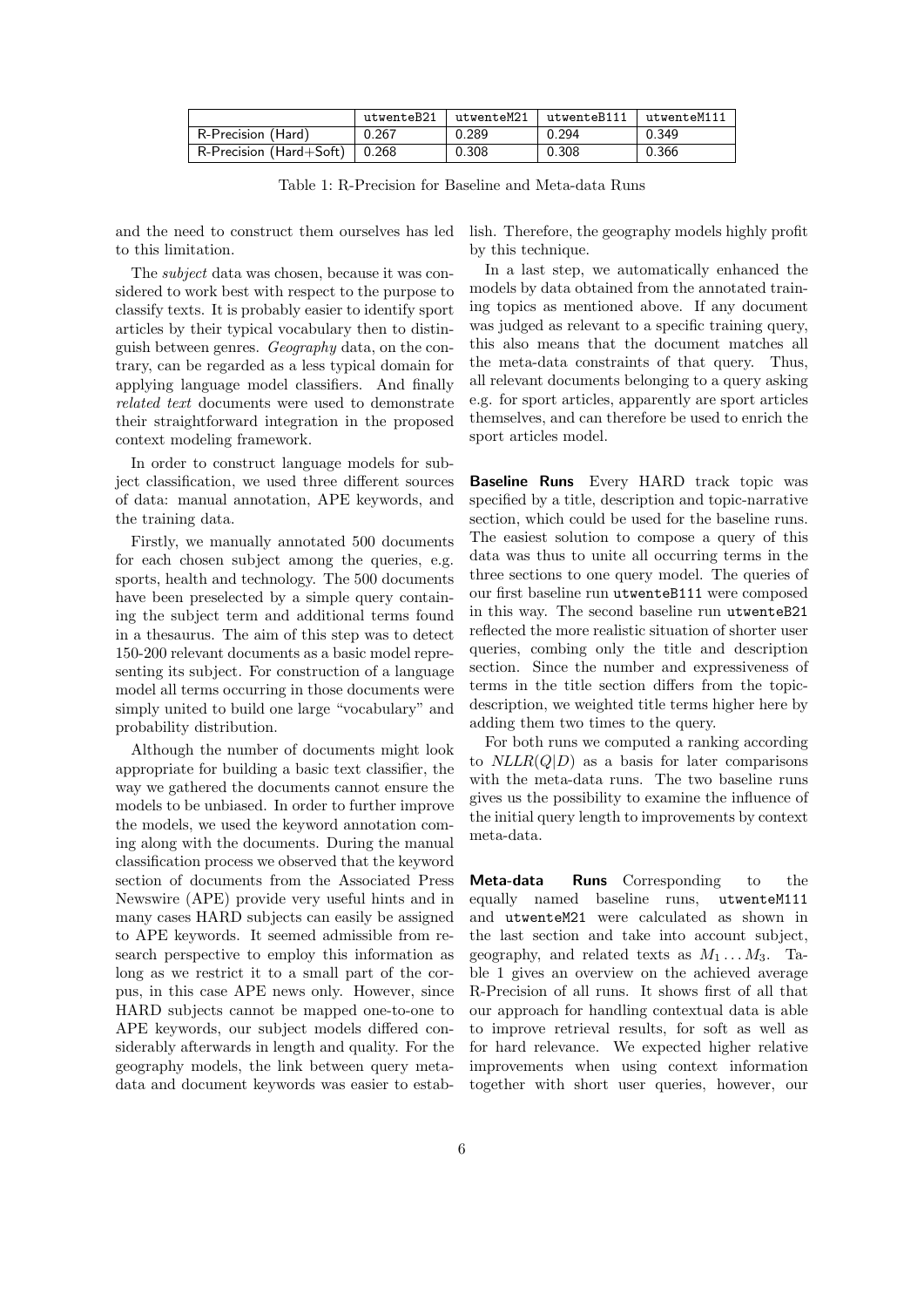

Figure 3: Comparing Precision/Recall for each single Meta-data Category

runs show that scenarios with long queries, like in utwenteM111, can profit in the same way from contextual data.

We performed further experiments to find out if the given context categories are equally useful for improving the system performance. Figure 3 presents the resulting precision-recall graph if the queries are associated with only one specific metadata category. It considers short queries and hard relevance only. In order to get comparable results for all categories, we needed to restrict the evaluation to a small subset of 11 topics that came with geographical and subject requirements we could support with appropriate models. For instance, we dropped topics asking for the subject *society*, since the associated classifier was considered rather weak compared to others. Such a restriction is admissible, since we were interested in the retrieval improvements in the case appropriate models are available, however, the remaining topic set was unfortunately a relative small base for drawing strong conclusions.

The graph suggests that the utilization of geography and subject preferences allow small improvements whereas related texts considerably increase the retrieval performance. In fact, using related text information alone shows even better results than its combination with other meta-data. As a conclusion, it might be interesting to test in further experiments, if a more elaborated approach of combining the rankings according to each single meta-data category is able to correct such effects. The displayed graph shows further that the usage of contextual data especially enhances the precision at small levels of recall, which meets perfectly the "high accuracy" task of the track.

At last, the HARD track provided a very suitable environment for our research and we are looking forward to continue our experiments on other context categories and with different ranking functions.

#### **References**

- [1] Open Directory Project. Netscape Communication Cooperation. http://www.dmoz.org.
- [2] Yahoo Directory. Yahoo! Inc. http://dir. yahoo.com.
- [3] T. Bauer, D. B. Leake. Real Time User Context Modeling for Information Retrieval Agents. In Proceedings of the 2001 ACM CIKM International Conference on Information and Knowledge Management, pages 568– 570. ACM, New York, NY, USA, 2001.
- [4] N. J. Belkin, et al. Rutgers' HARD and Web Interactive Track Experiences at TREC 2003. In The Twelfth Text Retrieval Conference (TREC 2003), pages 418–429. NIST, Gaithersburg, Maryland, USA, 2003.
- [5] W. Croft. Combining Approaches to Information Retrieval. In W. Croft (ed.), Advances in Information Retrieval, pages 1–36. Kluwer Academic Publishers, Massachusetts, USA, 2000.
- [6] F. Diaz, J. Allan. Browsing-based User Language Models for Information Retrieval. Technical report, CIIR University of Massachusetts, 2003.
- [7] D. He, D. Demner-Fushman. HARD Experiment at Maryland: from Need Negotiation to Automated HARD Process. In The Twelfth Text Retrieval Conference (TREC 2003), pages 707–714. NIST, Gaithersburg, Maryland, USA, 2003.
- [8] N. A. Jaleel, et al. UMass at Trec2003: HARD and QA. In The Twelfth Text Retrieval Conference (TREC 2003), pages 715–725. NIST, Gaithersburg, Maryland, USA, 2003.
- [9] W. Kraaij. Variations on language modeling for information retrieval. Ph.D. thesis, University of Twente, Netherlands, 2004.